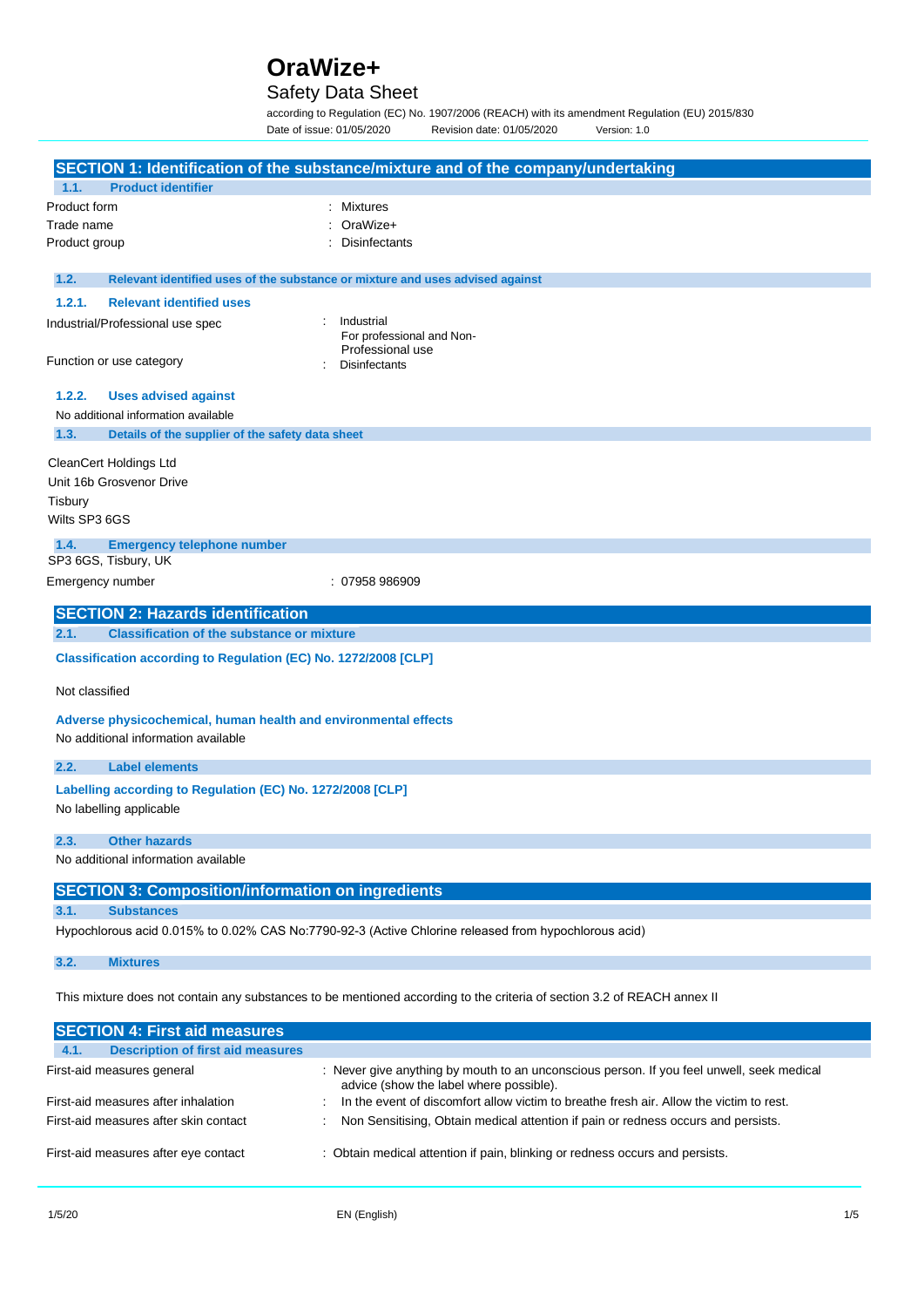# Safety Data Sheet

according to Regulation (EC) No. 1907/2006 (REACH) with its amendment Regulation (EU) 2015/830 First-aid measures after ingestion : Obtain emergency medical attention in the event of pain or discomfort. Do NOT induce vomiting. **4.2. Most important symptoms and effects, both acute and delayed** Symptoms/effects : Not expected to present a hazard under anticipated conditions of normal use. **4.3. Indication of any immediate medical attention and special treatment needed** No additional information available **SECTION 5: Firefighting measures 5.1. Extinguishing media** No additional information available **5.2. Special hazards arising from the substance or mixture** No additional information available

#### **5.3. Advice for firefighters**

No additional information available

# **SECTION 6: Accidental release measures 6.1. Personal precautions, protective equipment and emergency procedures 6.1.1. For non-emergency personnel** Emergency procedures : Evacuate unnecessary personnel. **6.1.2. For emergency responders**

Protective equipment Emergency procedures : Equip cleanup crew with proper protection. : Ventilate area.

**6.2. Environmental precautions**

Prevent entry to sewers and public waters. Notify authorities if liquid enters sewers or public waters.

#### **6.3. Methods and material for containment and cleaning up**

Methods for cleaning up **interpretional contract of the System** of Wipe up spills with suitable cloth. Collect spillage. Store away from other materials.

**6.4. Reference to other sections** See Heading 8. Exposure controls and personal protection. **SECTION 7: Handling and storage 7.1. Precautions for safe handling** Precautions for safe handling **in the cautions** : None required **7.2. Conditions for safe storage, including any incompatibilities**

| Storage conditions     | : Keep only in the original container in a cool, well ventilated place: Keep container closed when<br>not in use. |
|------------------------|-------------------------------------------------------------------------------------------------------------------|
| Incompatible products  | : Strong bases. Strong acids.                                                                                     |
| Incompatible materials | Sources of ignition. Direct sunlight.                                                                             |
| Storage temperature    | 5-35°C                                                                                                            |
| Storage area           | Store in a closed, dark container.                                                                                |
|                        |                                                                                                                   |

# **7.3. Specific end use(s)**

No additional information available

# **SECTION 8: Exposure controls/personal protection**

## **8.1. Control parameters**

No additional information available

#### **8.2. Exposure controls**

#### **Personal protective equipment:**

Avoid all unnecessary exposure.

**Hand protection:** None required

## **Eye protection:**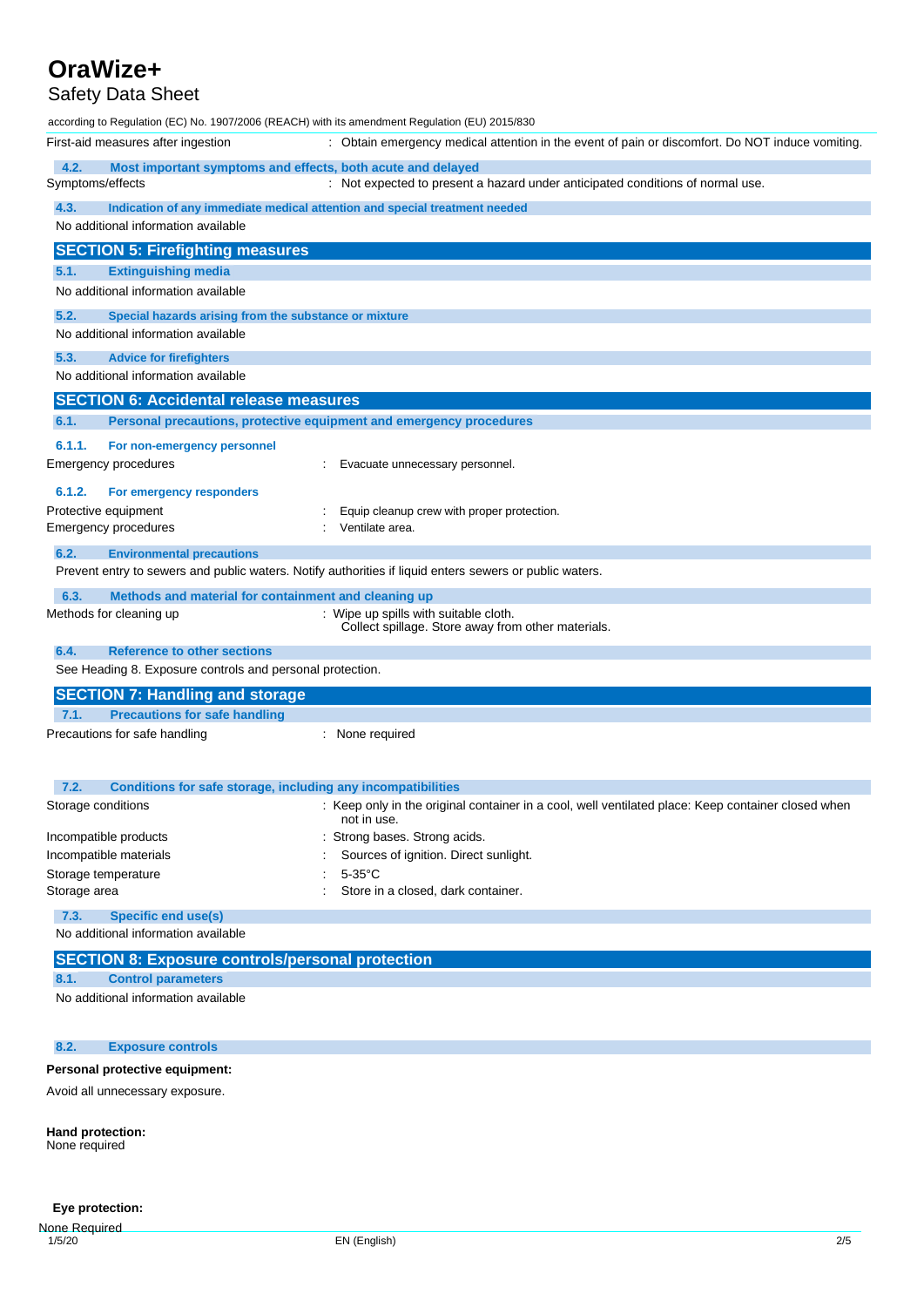Safety Data Sheet

according to Regulation (EC) No. 1907/2006 (REACH) with its amendment Regulation (EU) 2015/830

# **Respiratory protection:**

None required

## **Other information:**

Do not eat, drink or smoke during use.

| <b>SECTION 9: Physical and chemical properties</b>            |                   |  |  |
|---------------------------------------------------------------|-------------------|--|--|
| Information on basic physical and chemical properties<br>9.1. |                   |  |  |
| Physical state                                                | : Liquid          |  |  |
| Appearance                                                    | Clear Solution.   |  |  |
| Colour                                                        | Colourless.       |  |  |
| Odour                                                         | odourless.        |  |  |
| Odour threshold                                               | No data available |  |  |
| pH                                                            | $6.5 - 7.5$       |  |  |
| Relative evaporation rate (butylacetate=1)                    | No data available |  |  |
| Melting point                                                 | No data available |  |  |
| Freezing point                                                | No data available |  |  |
| Boiling point                                                 | 100.1 $°C$        |  |  |
| Flash point                                                   | No data available |  |  |
| Auto-ignition temperature                                     | No data available |  |  |
| Decomposition temperature                                     | No data available |  |  |
| Flammability (solid, gas)                                     | Non flammable     |  |  |
| Vapour pressure                                               | No data available |  |  |
| Relative vapour density at 20 °C                              | No data available |  |  |
| Relative density                                              | 1 $q/cm3$         |  |  |
| Solubility                                                    | Soluble in water. |  |  |
| Log Pow                                                       | No data available |  |  |
| Viscosity, kinematic                                          | No data available |  |  |
| Viscosity, dynamic                                            | No data available |  |  |
| <b>Explosive properties</b>                                   | No data available |  |  |
| Oxidising properties                                          | No data available |  |  |
| <b>Explosive limits</b>                                       | No data available |  |  |
| <b>Other information</b><br>9.2.                              |                   |  |  |
| No additional information available                           |                   |  |  |
|                                                               |                   |  |  |
| <b>SECTION 10: Stability and reactivity</b>                   |                   |  |  |

| 10.1.          | <b>Reactivity</b>                                                                        |  |  |
|----------------|------------------------------------------------------------------------------------------|--|--|
|                | No additional information available                                                      |  |  |
| 10.2.          | <b>Chemical stability</b>                                                                |  |  |
|                | 1 year in container.                                                                     |  |  |
| 10.3.          | <b>Possibility of hazardous reactions</b>                                                |  |  |
|                | Not established.                                                                         |  |  |
| 10.4.          | <b>Conditions to avoid</b>                                                               |  |  |
|                | Direct sunlight. Extremely high or low temperatures.                                     |  |  |
| 10.5.          | <b>Incompatible materials</b>                                                            |  |  |
|                | Strong acids. Strong bases. Chlorine gas may be released in the presence of strong acid. |  |  |
| 10.6.          | <b>Hazardous decomposition products</b>                                                  |  |  |
| fume, None     |                                                                                          |  |  |
|                | <b>SECTION 11: Toxicological information</b>                                             |  |  |
| 11.1.          | Information on toxicological effects                                                     |  |  |
| Acute toxicity | Not classified                                                                           |  |  |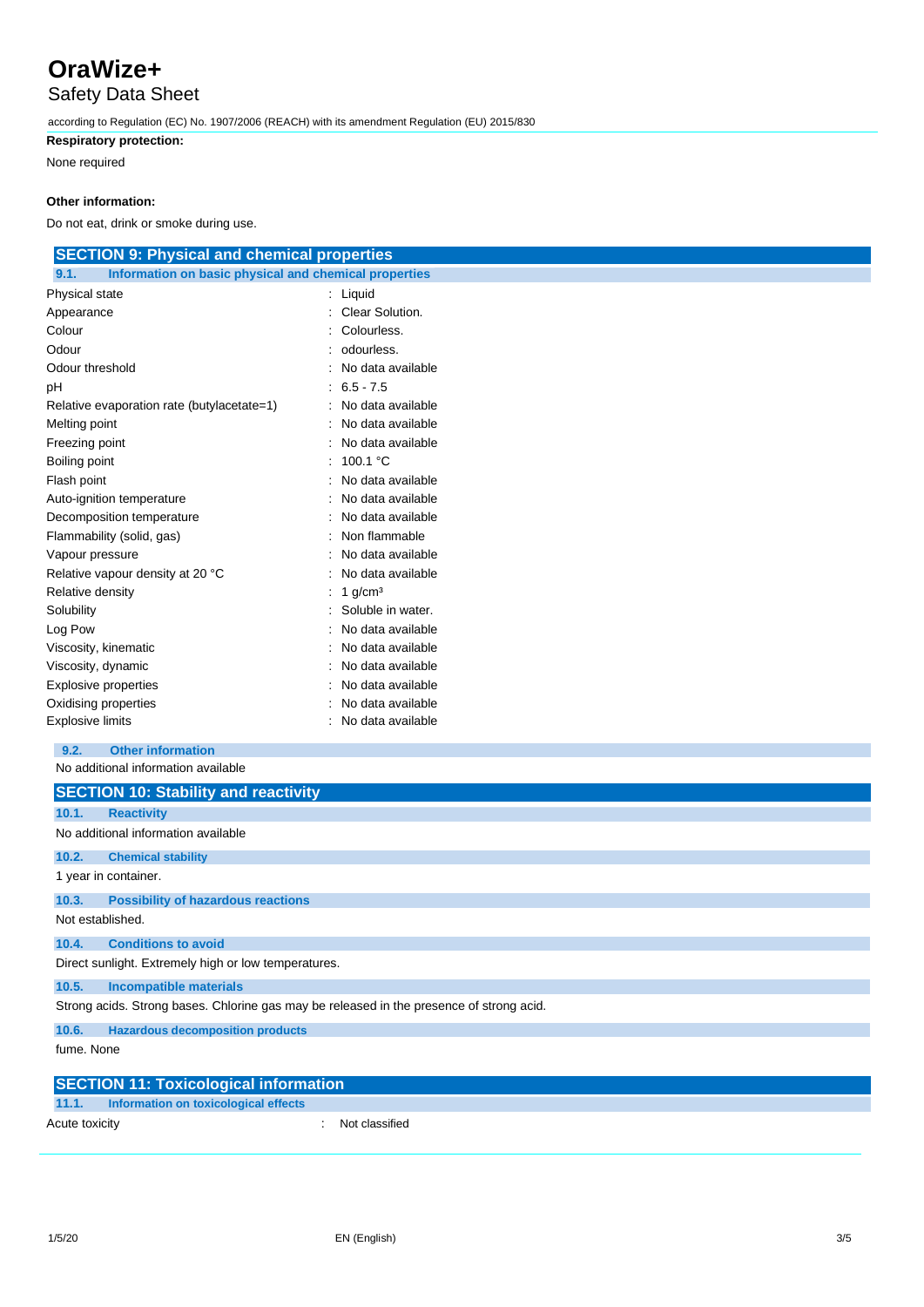# Safety Data Sheet

according to Regulation (EC) No. 1907/2006 (REACH) with its amendment Regulation (EU) 2015/830

| Skin corrosion/irritation                              | Not classified                                                     |
|--------------------------------------------------------|--------------------------------------------------------------------|
|                                                        | pH: 6.5 - 7.5                                                      |
| Additional information                                 | : Based on available data, the classification criteria are not met |
| Serious eye damage/irritation                          | Not classified                                                     |
|                                                        | pH: 6.5 - 7.5                                                      |
| Additional information                                 | : Based on available data, the classification criteria are not met |
| Respiratory or skin sensitisation                      | Not classified                                                     |
| Additional information                                 | : Based on available data, the classification criteria are not met |
| Germ cell mutagenicity                                 | Not classified                                                     |
|                                                        | Based on available data, the classification criteria are not met   |
| Carcinogenicity                                        | Not classified                                                     |
| Additional information                                 | : Based on available data, the classification criteria are not met |
| Reproductive toxicity                                  | Not classified                                                     |
| Additional information                                 | : Based on available data, the classification criteria are not met |
| STOT-single exposure                                   | Not classified                                                     |
| Additional information                                 | : Based on available data, the classification criteria are not met |
| STOT-repeated exposure                                 | Not classified                                                     |
| Additional information                                 | : Based on available data, the classification criteria are not met |
| Aspiration hazard                                      | Not classified                                                     |
| Additional information                                 | : Based on available data, the classification criteria are not met |
| Potential Adverse human health effects and<br>symptoms | Based on available data, the classification criteria are not met.  |

| <b>SECTION 12: Ecological information</b> |  |
|-------------------------------------------|--|
|                                           |  |

```
12.1. Toxicity
```
#### No additional information available

| 12.2.                               | <b>Persistence and degradability</b>                                                                                                                                                                                                                                                                                                                                                                                         |                                    |  |
|-------------------------------------|------------------------------------------------------------------------------------------------------------------------------------------------------------------------------------------------------------------------------------------------------------------------------------------------------------------------------------------------------------------------------------------------------------------------------|------------------------------------|--|
|                                     |                                                                                                                                                                                                                                                                                                                                                                                                                              |                                    |  |
|                                     | Persistence and degradability                                                                                                                                                                                                                                                                                                                                                                                                | Not established.                   |  |
| 12.3.                               | <b>Bioaccumulative potential</b>                                                                                                                                                                                                                                                                                                                                                                                             |                                    |  |
|                                     |                                                                                                                                                                                                                                                                                                                                                                                                                              |                                    |  |
|                                     | Bioaccumulative potential                                                                                                                                                                                                                                                                                                                                                                                                    | Not established.                   |  |
| 12.4.                               | <b>Mobility in soil</b>                                                                                                                                                                                                                                                                                                                                                                                                      |                                    |  |
| No additional information available |                                                                                                                                                                                                                                                                                                                                                                                                                              |                                    |  |
| 12.5.                               | <b>Results of PBT and vPvB assessment</b>                                                                                                                                                                                                                                                                                                                                                                                    |                                    |  |
| No additional information available |                                                                                                                                                                                                                                                                                                                                                                                                                              |                                    |  |
| 12.6.                               | Other adverse effects                                                                                                                                                                                                                                                                                                                                                                                                        |                                    |  |
|                                     | Additional information                                                                                                                                                                                                                                                                                                                                                                                                       | : Avoid release to the environment |  |
|                                     | $\mathbf{A} = \mathbf{A} + \mathbf{A} + \mathbf{A} + \mathbf{A} + \mathbf{A} + \mathbf{A} + \mathbf{A} + \mathbf{A} + \mathbf{A} + \mathbf{A} + \mathbf{A} + \mathbf{A} + \mathbf{A} + \mathbf{A} + \mathbf{A} + \mathbf{A} + \mathbf{A} + \mathbf{A} + \mathbf{A} + \mathbf{A} + \mathbf{A} + \mathbf{A} + \mathbf{A} + \mathbf{A} + \mathbf{A} + \mathbf{A} + \mathbf{A} + \mathbf{A} + \mathbf{A} + \mathbf{A} + \mathbf$ |                                    |  |

#### **SECTION 13: Disposal considerations 13.1. Waste treatment methods** Product/Packaging disposal recommendations : Dispose in a safe manner in accordance with local/national regulations. Ecology - waste materials : Avoid release to the environment. Pour away with running water.

## **SECTION 14: Transport information**

In accordance with ADR / RID / IMDG / IATA / ADN

| <b>ADR</b>                                 | <b>IMDG</b>    | <b>IATA</b>    | <b>ADN</b>     | <b>RID</b>     |
|--------------------------------------------|----------------|----------------|----------------|----------------|
| 14.1.<br><b>UN number</b>                  |                |                |                |                |
| Not applicable                             | Not applicable | Not applicable | Not applicable | Not applicable |
| 14.2.<br>UN proper shipping name           |                |                |                |                |
| Not applicable                             | Not applicable | Not applicable | Not applicable | Not applicable |
| Not applicable                             | Not applicable | Not applicable | Not applicable | Not applicable |
| <b>Transport hazard class(es)</b><br>14.3. |                |                |                |                |
| Not applicable                             | Not applicable | Not applicable | Not applicable | Not applicable |